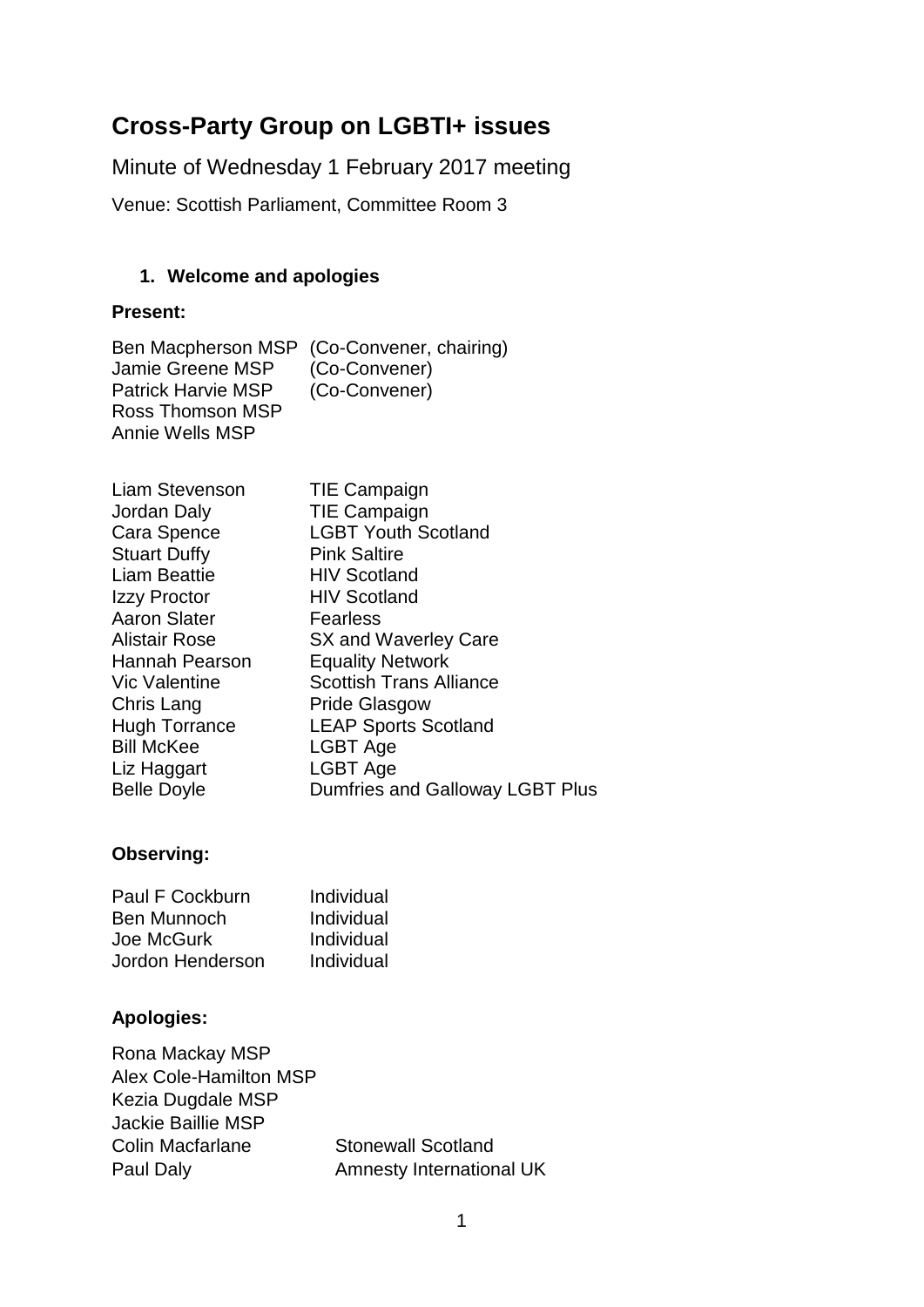The meeting was chaired by Ben Macpherson MSP.

#### **2. Introductions and new members**

It was agreed to accept the request of Scottish Trans Alliance, Amnesty International UK, Dumfries and Galloway LGBT Plus, and SX to join the group. The group secretary will add them to the mailing list and notify the Standards Committee team.

## **3. Minute of the last meeting (14th December 2016)**

The group approved the minute.

## **4. Matters arising from the last minute**

The group confirmed that the Google group mailing list was working well, and shall continue to be used for all group communication and file sharing.

MSPs noted that there has been no further development with the Offensive Behaviour at Football and Threatening Communications (Scotland) Act 2012. This action will be rolled over to the next meeting.

Equality Network confirmed that they had shared the Report of the Independent Advisory Group on Hate Crime, Prejudice and Community Cohesion with the group via the group mailing list.

BM shared feedback from Rona Mackay MSP on the group's letter to the Scottish Government regarding blood donation. RM thinks the letter would be more effective if it comes from the group as a whole, rather than just MSPs. The group agreed with this and it was decided that organisations and individuals could also sign the letter if they wish.

RM had proposed amendments to the letter as she felt it was antagonistic in tone. The group read through RM's proposed amendments, which was followed by a group discussion. There was particular discussion around terminology used in the letter.

SX advised that replacing the term 'gay and bisexual men' with 'MSM', is not being representative of the population, as they noted the vast majority of the population of men who have sex with men don't identify as MSM.

TIE were concerned about removing the phrase 'lifestyle choice'. They felt removing it further perpetuated the negative connotations around the use of this phrase that are so often seen in the media. TIE commented that they come across the phrase a lot in their work in the community, and that we must acknowledge and challenge it.

JG commented that he felt the phrase 'lifestyle choice' was used in relation to the use of PrEP, rather than gay and bisexual men.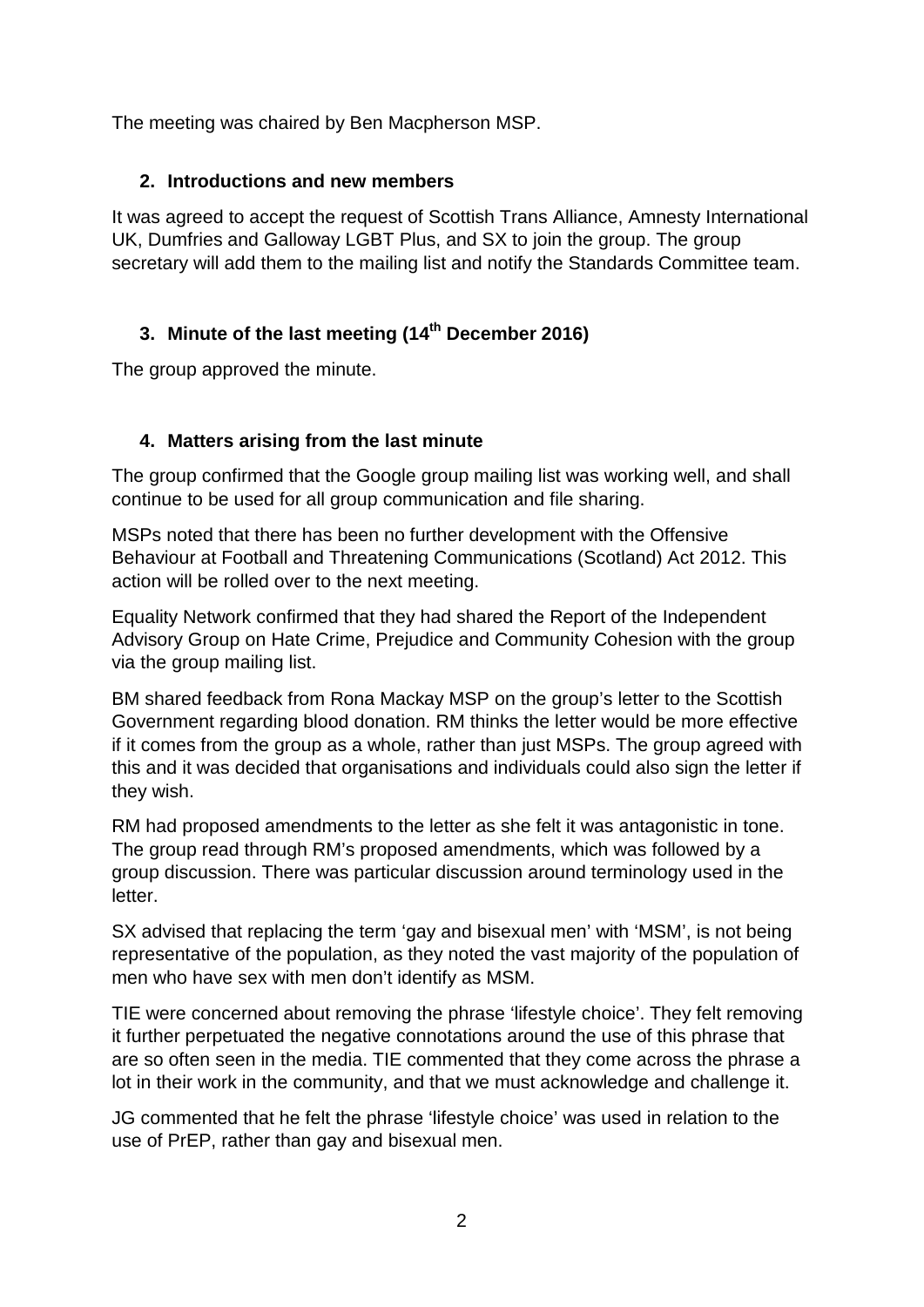PH commented that the use of the phrase was clumsy and can give rise to misinterpretations.

Following the group discussion, it was agreed to accept RM's proposed amendments to the letter. HIV Scotland and SX will make the amendments and circulate the letter to group members to sign if they wish.

# **5. LGBT Age Group**

BM welcomed the two members of LGBT Age and thanked them for joining us.

BMc from LGBT Age then spoke of the issues facing older people in the LGBT community, which are often not addressed within the wider LGBT movement. These include: social isolation, as older LGBT people often do not have the same support networks as their heterosexual counterparts, as well as isolation within care home settings themselves, where many people are doubly isolated and stigmatised from being both old and LGBT. He also spoke of the growing number of HIV positive people within the older LGBT population now. Being HIV positive is no longer a death sentence, and people are living longer. This can however have financial implications, as many older HIV positive people cashed in their life insurance or stopped paying into a pension when they were first diagnosed, not thinking they would live as long as they have. BMc commented that the LGBT Age group work to give the older LGBT population a voice, and appreciate the opportunity to speak in meetings such as these.

JG thanked BMc for sharing this with the group, and agreed that it was sadly an overlooked area within both LGBT research and the wider LGBT community. He asked how we can specifically support LGBT people living in care homes?

BMc said that some older members of the LGBT+ community advocate for LGBT care homes to be established, although he personally does not agree with this, commenting that they have as much right to be in 'mainstream' care homes as anyone else. He spoke of the importance of raising awareness amongst care home staff of the issues LGBT people face within care home settings, so they can be more sensitive to their needs.

SX then spoke of attending a staff presentation in a care home about supporting people living with HIV. They commented that the staff member delivering the presentation expressed some very prejudiced views. They agreed that staff training and awareness raising is vital.

LEAP Sports highlighted the great work of the Highland Rainbow Folk group who also work to raise awareness of the issues facing older LGBT people, and deliver presentations to health and social care staff in the North of Scotland. They commented that having similar initiatives across the country would be useful.

BM asked LGBT Age if any of their members had faced inequality around pensions and survivor benefits?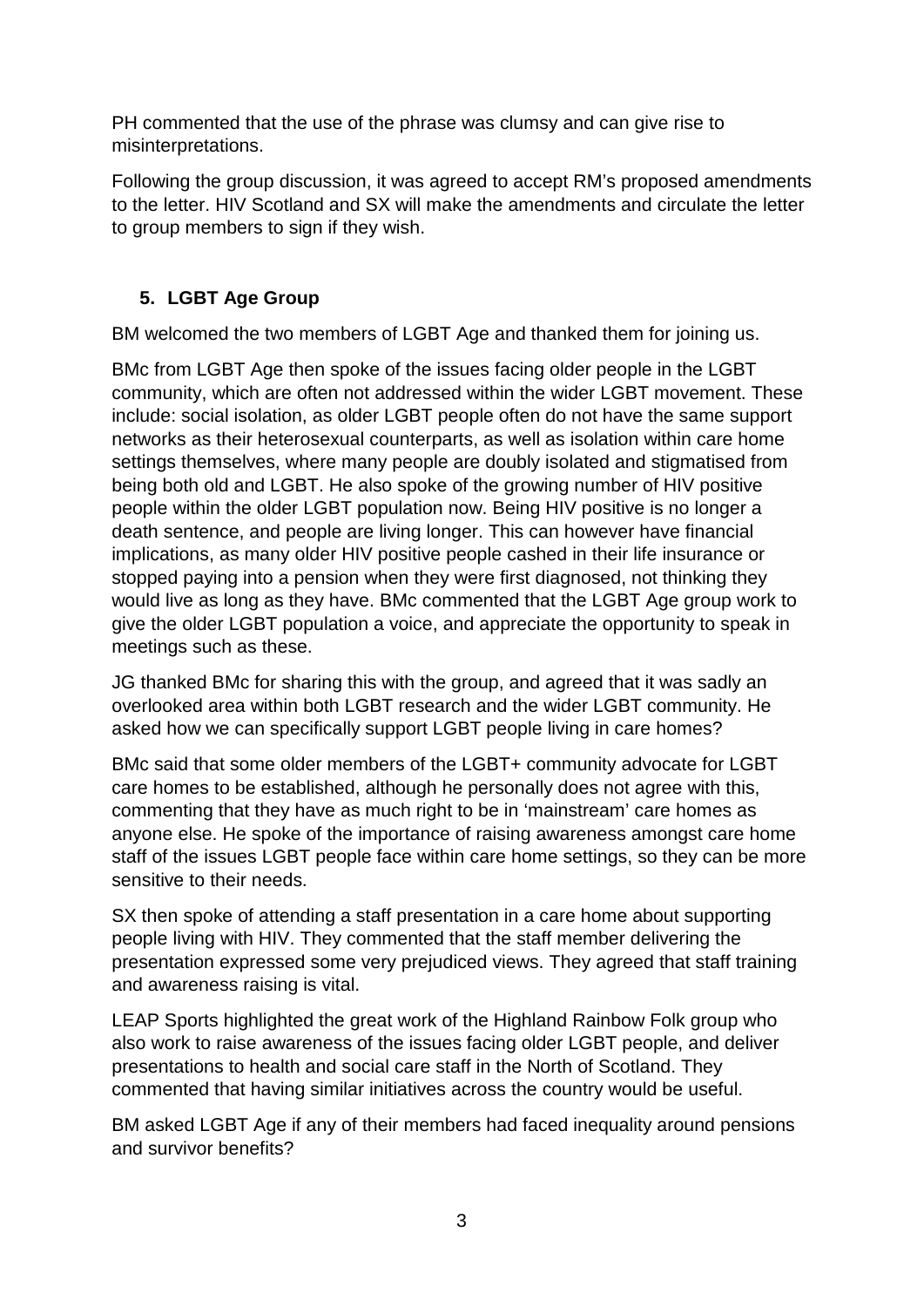BMc from LGBT Age said that very few members of their group are part of a couple, so it hasn't been an issue as of yet. He commented that their members supported both Civil Partnership and Equal Marriage, and are thankful that the next generation of LGBT people will benefit from this legislation.

HIV Scotland highlighted the work their organisation does around older people and HIV, and suggested that the LGBT Age group may wish to join the Older People, Age and Ageing Cross-Party Group. They also asked if there are appropriate sexual health services for the older LGBT community?

BMc from LGBT Age said that this is not an issue that has been raised in their group but commented that society often scoffs at the idea of older people having sex, despite developments in medication which are enabling older people to enjoy sex again.

SX commented that sexual health services are largely targeted at 18-50 year olds, and that the buildings themselves are often not accessible. They commented that their organisation needs to be mindful of solely using images of young gay men to advertise their sexual health related work.

TIE asked if the LGBTI+ CPG could request data from the Scottish Government on LGBT people in care homes. They also suggested that the forthcoming Pardons Bill to pardon men convicted of same-sex sexual activity that is no longer criminal, could be used as an opportunity to raise awareness of the issues faced by the older LGBT population.

JG said that it was unlikely that the Scottish Government would have that particular data, as many care homes are private, but he agreed using the Pardons Bill would be a good opportunity to highlight that some of the people affected are still alive today and facing new forms of inequality.

JG also spoke of recent visit he went on to a care home in Greenock which provided shared double rooms for couples residing there. He said he would write to this care home asking if they would provide a shared room for a same-sex couple, as well as enquiring if the staff there have received any LGBT and/or HIV awareness training. JG will share the response with the group.

TIE commented that they meet young LGBT people in schools every day who suffer from isolation due to their sexual orientation and/or gender identity, and that their organisation needs to be mindful that this often doesn't go away with age and can in fact increase.

BMc from LGBT Age commented on the mental health implications of social isolation for both old and young LGBT people.

TIE asked the CPG what is the proportion of public vs privately funded care homes in Scotland, and who is training care home staff?

JG agreed to ask a PQ regarding the breakdown of public vs private care homes, as well as the provision of LGBTI+ training for care home staff.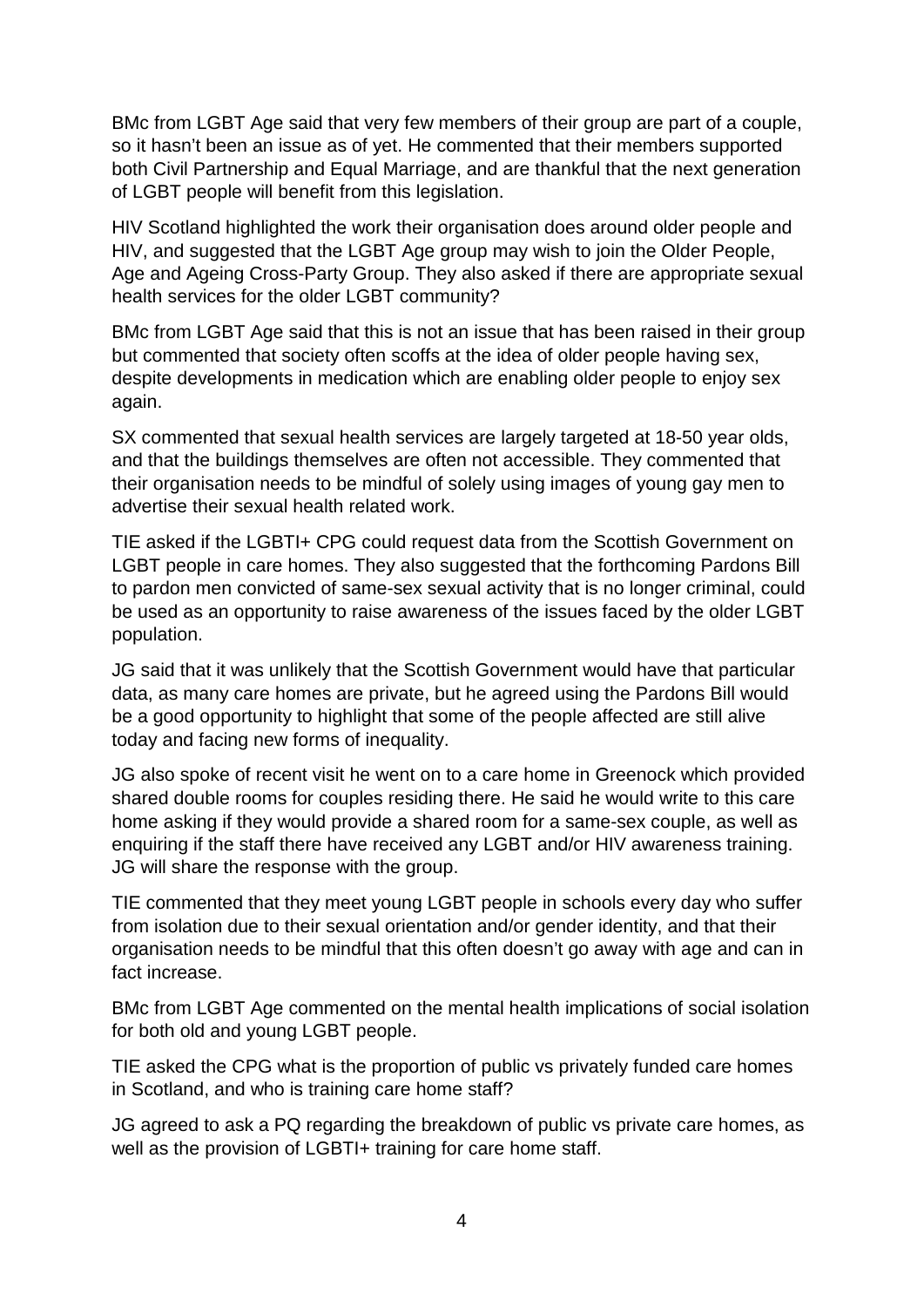LGBT Youth commented that MSPs, as well as organisations, should consider the extent to which the Equality Act 2010 is being implemented in care homes. Are we holding public sector care homes to account?

BMc from LGBT Age said that although most LGBT people in care homes wish to be out and acknowledged as being LGBT, they also do not want to cause irritation or annoyance in the staff for fear they will be treated differently.

Scottish Trans Alliance commented that for older trans people in care homes it can be the complete opposite, as they often fear their privacy will be taken away, and that they will be outed as being trans, especially if they need assistance with washing, dressing, etc. STA said that it is important to ensure we approach the needs of LGBT people in care homes from all perspectives.

#### **6. LGBT History Month**

LGBT Youth provided the group with an overview of LGBT History Month and this year's schedule of events.

LGBT History Month is co-ordinated by LGBT Youth Scotland, but they highlighted that it does not belong to them and encouraged all group members to get involved, saying they couldn't do it without the support of organisations around the table, as well as small community groups that deliver events. LGBT Youth host the History Month website, and employ a part-time staff member at this point in the year to support the implementation of LGBT History Month in Scotland.

LGBT History Month takes place in Scotland every February. 2017 is Scotland's Year of History, Heritage and Archaeology, and the theme for LGBT History Month is heritage, highlighting and celebrating social and political milestones from Scotland's LGBT history.

There are over 70 events planned across Scotland, including one being held on the isle of Lewis for the first time. All the events can be found on the website: [www.lgbthistory.org.uk.](http://www.lgbthistory.org.uk/) This year's hashtags include #LGBTHeritage and #PurpleHero. LGBT Youth encouraged all group members to get involved through social media.

LGBT Youth have developed several resources for this years' LGBT History Month including: a timeline poster and postcard, lesson plans and assemblies for schools, and a workshop for community groups. All resources can be found on their website [\(www.lgbtyouth.co.uk\)](http://www.lgbtyouth.co.uk/), and posters and postcards were provided in the meeting.

Media coverage on the first day of LGBT History Month Scotland includes: a guide to history month on Common-Space; a piece in the Stornoway Gazette; events highlighted in The List; The National have enquired about producing a short film; and the Georgia Voice in Atlanta USA, highlighted the events happening in Scotland.

LGBT Youth are working with Filmmaker Kate Adair to produce some short films for social media. The films will include a timeline and a reading of LGBT themed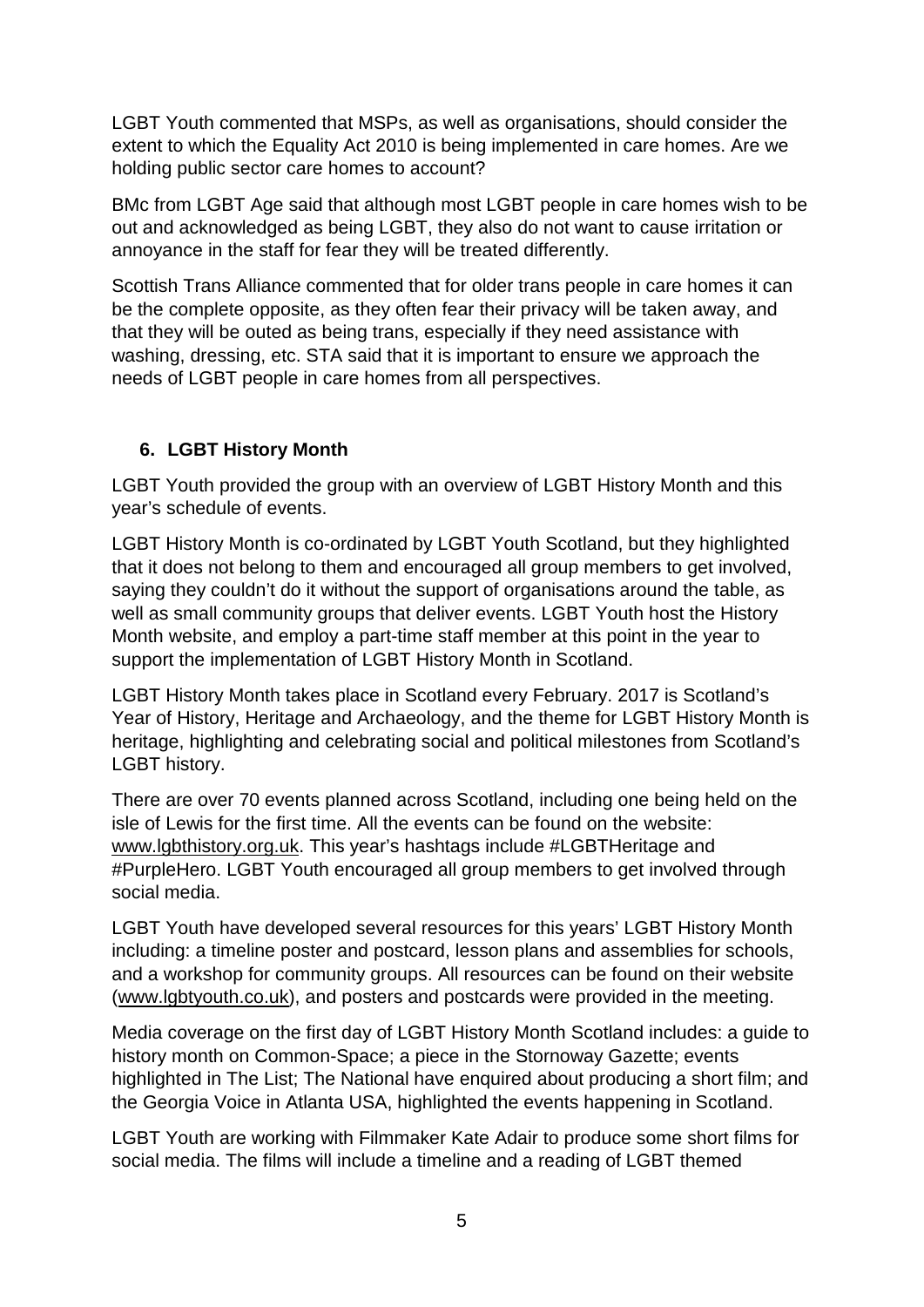children's poetry. They commissioned Poet Rachel Plummer to develop a collection of children's poetry re-telling traditional Scottish myths from an LGBT perspective.

In regards to parliamentary engagement, two motions have been passed to Christina McKelvie MSP as the convenor for the Equalities and Human Rights Committee, and she has agreed to take these forward. On 2 February there will be a LGBT History Month Motion, and on 23 February, the day before Purple Friday, there will be a photo call in the garden lobby of the Scottish Parliament. Purple ribbons have been distributed to all party leaders. There are also 12 meetings with MSPs and LGBT young people scheduled throughout History Month.

It was noted that the Scottish Government was flying the rainbow flag today. LGBT Youth then asked the group two questions: 1. Is there anything else that can be done this month in terms of parliamentary engagement? How can you advise or help? and 2. How can you or your organisation assist in raising the profile of LGBT History Month?

All group members agreed to promote LGBT History Month through their social media channels.

JG agreed to put out a press release about the LGBT History Month events happening across Scotland.

BM to visit LGBT Youth's offices during LGBT History Month.

Pink Saltire highlighted the 'Pink Heritage Day' event happening at the Smith Gallery and Museum in The Forth Valley on February 18.

TIE said that they are hoping to hold an event in Glasgow during LGBT History Month, but it is dependent on the support of MSPs. Currently 45 MSPs have signed their campaign pledge, but they need 20 additional signatures before they can hold an event.

LGBT Age highlighted their 'Luminate, Dive and LGBT Age Cabaret Performance' event happening in Glasgow on February 16.

LGBT Age also suggested the possibility of exhibiting the Scottish AIDS Memorial Quilt, which is currently in storage.

The group agreed that it was probably too late to coordinate an exhibition for this year, but that various organisations may wish to work collaboratively on this for next year's LGBT History Month.

LGBT Youth commented that there are numerous other LGBT themed artworks in Scotland that could also be featured in an exhibition.

HIV Scotland highlighted that they will be taking part in a panel discussion on blood donation rules at The University of Edinburgh on 28 February, as part of the university's LGBT History Month events. They invited other members of the group to attend.